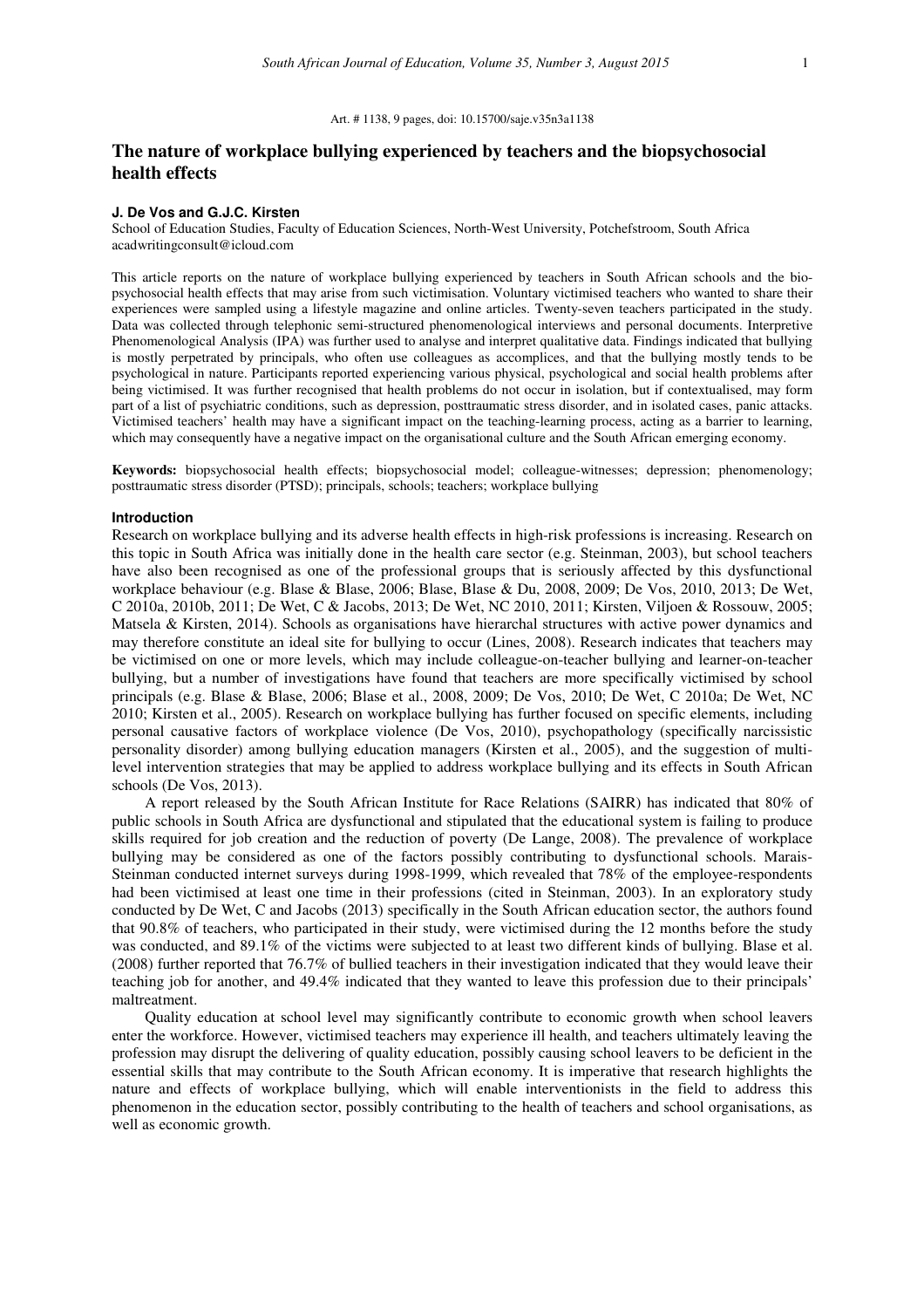## The Concept of Workplace Bullying

Literature reflects a number of definitions of workplace bullying. Although there is no unanimous definition for workplace bullying, most definitions consist of several common components: workplace bullying is defined as regular, long-term (at least once a week for at least six months) (Leymann & Gustafsson, 1996); repetitive and persistent behaviour (Namie, G & Lutgen-Sandvik, 2010), which is characterised by a power difference between the bully and the victim (with this component being integral to the definition of this phenomenon) (Einarsen, Hoel, Zapf & Cooper, 2003, cited in Lutgen-Sandvik, Tracy & Alberts, 2007) where the victim must feel incapable of preventing/stopping the abuse (Lutgen-Sandvik et al. 2007); where the experience hinges on the victim's subjective perception (see Hoel & Cooper, 2001; Quine, 2001); and where the bullying prove exceptionally damaging and is linked to harm to health on a number of levels, including victims' physical, psychological and professional health, the decline in their personal relations outside of work, and economic risk (Lutgen-Sandvik, Namie, G & Namie, R 2009). However, most definitions do not recognise the legal aspects of workplace bullying. Carbo and Hughes (2010:397) have recognised workplace bullying as a legal matter and define this phenomenon as "the unwanted, unwelcome, abuse of any source of power that has the effect of or intent to intimidate, control or otherwise strip a target of their right to esteem, growth, dignity, voice or other human rights in the workplace".

## Theoretical Framework

Biopsychosocial theory (Engel, 1977) served as a framework for this study. A systems approach to health, which is further applied, calls for interdisciplinary thinking and collaboration when studying the interaction between the health systems that are illustrated by the biopsychosocial model (Jordaan & Jordaan, 1998). Each system represented in the biopsychosocial model can affect the other (Sarafino & Smith, 2012). The basic premise of this model is that physical, psychological and social health processes are persistently and equally affected by psychosocial stressors that kindle either health or illness (De Vos, 2013).

## Aims of the Study

The specific aims of this article will be, firstly, to investigate the nature of workplace bullying experienced by teachers in South African schools, and secondly, to investigate the biopsychosocial health effects that may stem from such experience.

### **Method**

The research was mostly based on the methodology of Phenomenology. When following this paradigm, understanding is sought of people's perceptions, perspectives, and insight regarding specific situations (Delport, Fouché & Schurink, 2011). In this context, the researcher thus investigated teachers' perceptions and experiences of workplace bullying.

### Sampling and Data Collection

Kelly (2006) claims that it is not uncommon for researchers to use various forms of media (e.g. press and magazines, among others) to sample research participants. Educational articles were strategically placed in one online news publication, a printed publication specifically written for and distributed among teachers, and a printed lifestyle magazine (De Vos, 2013). This strategy allowed victims to choose whether or not they wanted to participate in the research study. The article that was published in the lifestyle magazine encouraged potential participants to directly contact the researcher by replying with a short text message – "'Stop bullying teachers"', their names/pseudonyms and contact details (De Vos, 2013:72). Participants who responded with a text message were contacted in a timely manner, and the nature of the research was explained to them. Snowball sampling was also applied, where the teachers, who have already responded to the research study, were asked to recommend colleagues having had a similar experience, and who could participate in the study (Nieuwenhuis, 2007). This made it possible to identify and contact victims who would not be otherwise reached (Nieuwenhuis, 2007). Participating teachers were specifically requested to personally approach potential colleague-participants to make them aware of the opportunity to partake in the research study, where, if they wanted to partake, they would be required to personally contact the researcher.

Ultimately, 27 teachers met the criteria for selection, which were the following: participants had to be in the teaching profession; their experiences had to fit the definition(s) (or components of definitions) and characteristics of workplace bullying; and their health experiences were believed to be caused by victimisation (De Vos, 2013).

De Vos (2013) noted several characteristics of the participant group. Teachers from every province in South Africa participated in the study. Slightly more participants emanated from Gauteng and North-West Province, and mostly taught at urban, primary schools. Their teaching experiences and level of competence played a role in the occurrence of workplace bullying, since their skills/abilities reportedly often encouraged envy in colleagues and principals. The participant group also represented teachers of all races and backgrounds, although race was not identified as a noteworthy factor contributing to workplace bullying. Twenty-four participants were white females. Six female participants were of the opinion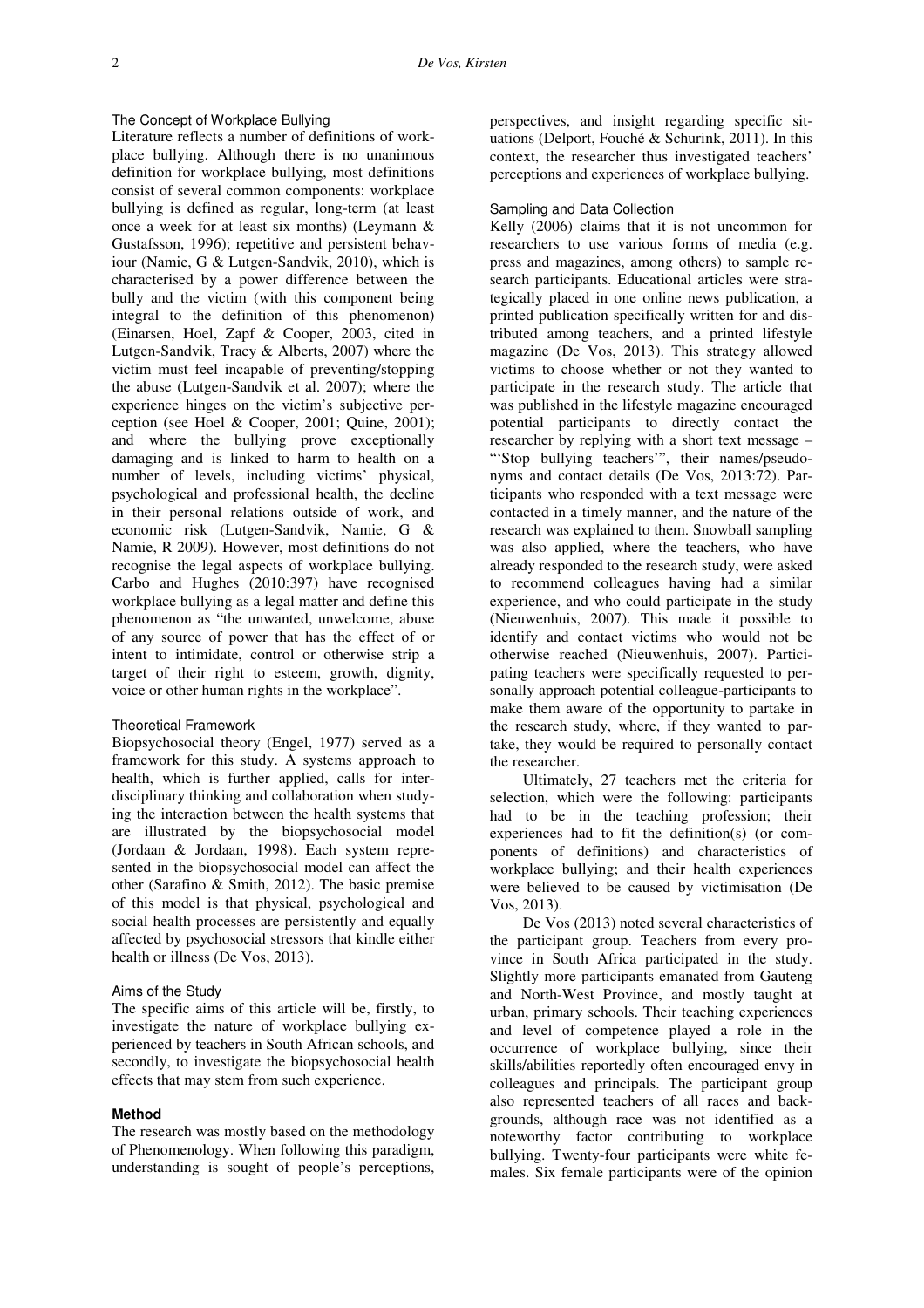that their gender increased their risk of being victimised. Furthermore, only eight participants reported being bullied by a female, where males were mostly identified as workplace bullies.

Qualitative data was collected using telephonic semi-structured phenomenological interviews (which were transcribed) and personal documents, such as emails addressed to the researcher, grievance letters, and journal entries. Participants were asked to share the nature of their experiences of workplace bullying, as well as possible physical, psychological, and social health problems that may have resulted from such victimisation. A technique also known as 'scaling', often used in solution-focused therapy (e.g. Simon  $&$  Berg, 1999), was further applied, where participants were asked to rate their experiences on a scale of 1 to 10, with regards to how stressful and/or traumatic this experience was, with 1 being the least stressful and traumatic, and 10 being extremely stressful and traumatic.

### Ethical Measures

Since workplace bullying may be considered a form of abuse and a potential human rights issue, various ethical issues had to be taken into consideration. This research study was conducted within the boundaries of the Rules of Conduct pertaining to the profession of Psychology (Annexure 12, Professional Board for Psychology, Ethical Rules of Conduct for Practitioners registered under the Health Professions Act 56 of 1974, Health Professions Council of South Africa (HPCSA), 2006). The specific rules of conduct that applied to this research study included that of professional competence, professional relations, avoiding harm to research participants, institutional approval to conduct research, informed consent in research and recording, and privacy and confidentiality in research and publications of this research study.

## Data Analysis

Qualitative data was analysed using IPA (Smith, Flowers & Larkin, 2009; Smith & Osborn, 2008). IPA is defined as "a qualitative research approach committed to the examination of how people make sense of their major life experiences" (Smith et al., 2009:1). IPA involves three philosophies which may apply to this study, specifically phenomenology (i.e. victims' lived world), hermeneutics (i.e. victims' interpretation of experiences), and ideography (i.e. victims' perspectives on a specific phenomenon in a specific context) (applied from Smith et al., 2009).

During data analysis, the researcher highlighted underlying common themes among participants that reflected the experience of this occupational group. Key words, phrases and explanations provided by teacher-participants concerning their experiences of workplace bullying

and its effects on health were recorded (Smith et al., 2009). Experiences that reoccurred or indicated patterns in the data were noted and identified as super-ordinates (see Smith et al., 2009), or main themes. Numeration, which indicates the number of times that emergent themes occur in the transcripts (Smith et al., 2009), was also used as a strategy for analysis. According to Smith et al. (2009), this strategy can be one method in which the relevant importance of some emergent themes is shown. The main themes were structured in a manner that reflects the cause-effect process of workplace bullying: where the nature of workplace bullying was firstly reflected on, followed by the biopsychosocial health effects that resulted from such experiences.

## **Results**

The data analysis revealed particular principal-onteacher and colleague-on-teacher strategies as far as the nature of workplace bullying is concerned, which led to adverse physical, psychological, and social health effects in teachers.

## The Nature of Workplace Bullying in Schools

Participants mostly identified male school principals as bullies. A dysfunctional leadership style and the dysfunctional organisational culture that stems from such leadership style were situational factors that mostly contributed to workplace bullying in this context. Principals' malpractice with regards to personnel relations and organisational management often resulted in a work culture that permits workplace bullying, as will be indicated by the subsequent findings.

Findings indicated that principals abuse their managerial positions and often use teachercolleagues as pawns to target other teachers, while bullying teacher-colleagues in some cases also involve learners in the bullying process. However, some teacher-colleagues remained witnesses and did not want to become involved, due to the fear that they may also be bullied, as indicated by Caponecchia and Wyatt (2011). This is supported by one participant, who stated "...teachers were afraid to speak to me for fear of the principal [...] Teachers that are friendly to me are harassed by receiving the silent treatment or a fault finding mission is conducted against them" (De Vos, 2013:126).

Psychological bullying was mostly reported, while physical bullying only occurred in isolated cases, where principals were indicated as the perpetrators. In the cases where physical bullying occurred, physical assaults happened before a relentless process of psychological bullying, which followed if no intervention occurred. Different forms of character-attacking verbal abuse, perpetrated in a group setting where victimised teachers may be humiliated, were perpetrated by principals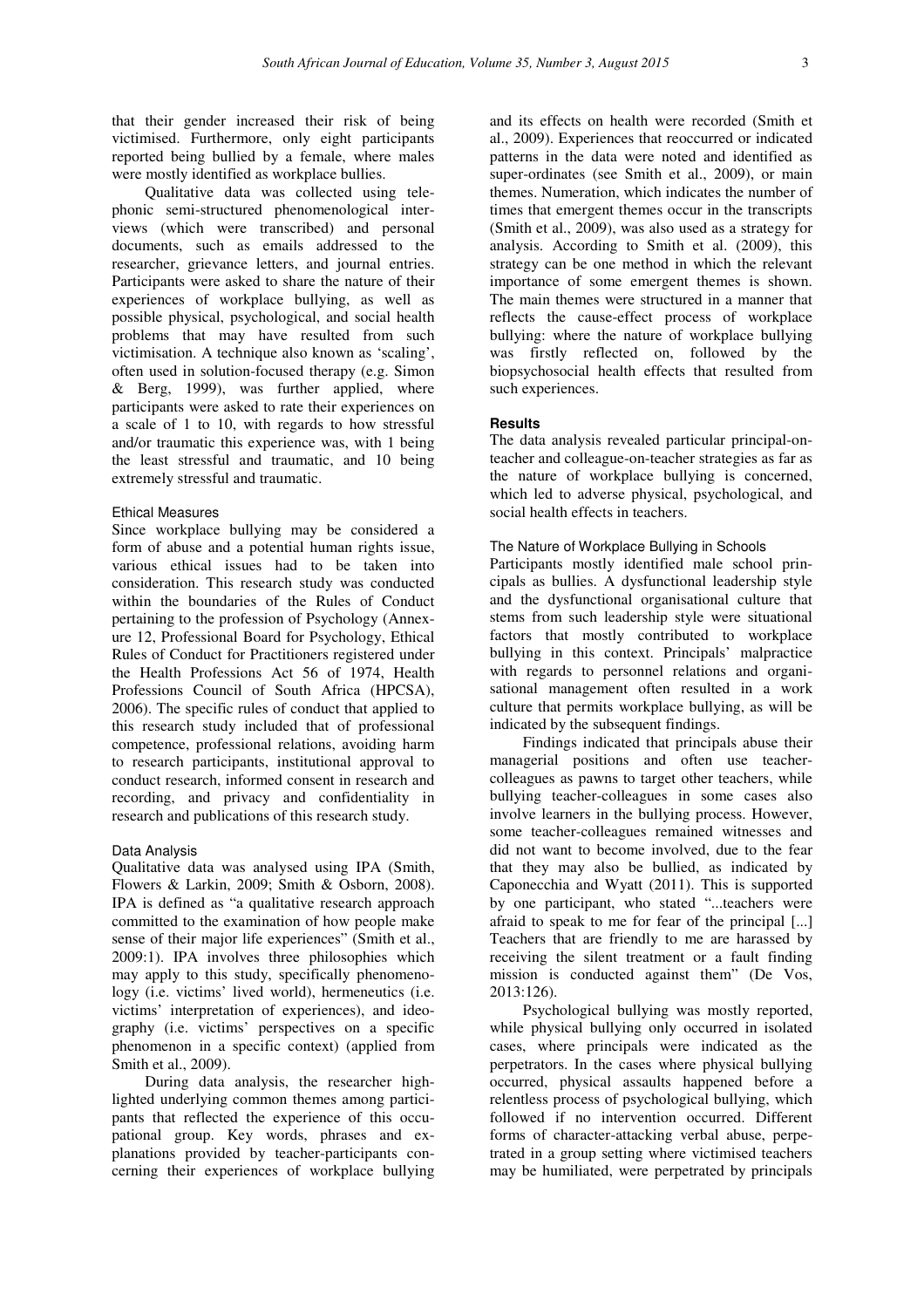with the possible intention of harming their reputations and attacking their characters. According to a male participant "One of the high officials said to the principal if I commit suicide, they're not going to attend the funeral […] So one day they (principal and colleagues) organised a workshop. At that workshop I was being teased and mocked" (De Vos, 2013:225). Attacks were often aimed at victims' professional competence. One participant stated that "he (principal) attack[ed] the teachers directly and said 'You see, you are making your learning areas very interesting, like *this* teacher. Two learners are running away from Accounting because of him'" (De Vos,  $2013:93$ ).<sup>i</sup> Participants often ascribed bullies' behaviour to personal or professional envy (e.g. "our principal deliberately makes life a misery in school, especially towards teachers that outwit him in skills and knowledge [...] There are a few teachers that are more qualified than him") (De Vos, 2013:121).

Findings from this study indicated that principals often misuse their managerial authority to victimise a teacher by means of organisational measures. Bullies often micro-managed victims' work, including excessive monitoring of teachers' work, over-controlling school finances, and controlling and restricting the flow of communication between staff members. Victims' work was often overly critiqued and they were often expected to repeat their work, with no help to rectify apparent mistakes. Principals also reportedly made unfair changes in victims' workload, initiating either a harsher workload, or delegating too little work to the targeted teacher. In some cases, too much work led to burnout in these teachers, while too little work may have led to lowered contribution in the teaching-learning process, boredom, and perhaps a loss of interest in teaching as a profession. Principals also looked for reasons to lodge, or threatened to lodge grievances against victimised teachers, for example, accusing them of stealing items, or of not performing their duties adequately. These grievances rarely seemed to be legitimate, and often appeared to be fabricated, and although these grievances were questionable, it nevertheless elicited severe distress in victims (De Vos, 2013). Some teachers also attempted to report their experiences of workplace bullying to the principal, but were reportedly ignored. Findings also showed that principals are often highly ranked in labour unions and/or are often friends with people in key positions (e.g. school governing bodies, labour unions, among others) that may be part of victims' support system. Victims may thus find it difficult to seek support or file formal complaints against bullying principals, since the investigation may be prejudiced (De Vos, 2013). De Vos (2013) claims that this may be why some victims and colleaguewitnesses choose not to report their experiences of bullying.

Bullying principals further tend to misuse the work group-dynamic to target certain teachers. A participant described bullying colleagues as the bully's 'watchdogs', who are there to help assert control (De Vos, 2013:91). Some victims often felt that the principal only favoured certain colleagues, while they were excluded from the work group. Isolation estranges victims from the work group, impedes their having access to important information, and may prevent them from having healthy relationships with colleagues (De Vos, 2013). Findings indicate that teacher-colleagues often engaged in malicious gossip, and disclosed victims' personal information, shared in confidence to other colleagues and/or the principal, which led to distrust in victims, and in some cases, they withdrew socially and emotionally from the work group. Group bullying behaviours also included not helping the victim in getting work done, communal verbal abuse, and intentionally isolating the victim from the work group.

Finally, some participants were harassed through different forms of cyber-bullying, including telephone calls, emails, the editing of photos in an insulting manner, and stalking. The following quote illustrates the latter: "These cultural choirs (colleagues) started singing songs, quoting the registration of my car, the colour [...] There were cultures who were following me and during that time my wife was driving a maroon car [...] my wife was driving a grey car and I was driving a maroon one. She was tailed by another car [...] she took another route and she was tailed by those guys […]" (De Vos, 2013:94).

Findings indicated that the experience of longterm, relentless bullying might cause physical, psychological, and social health effects in victimised teachers if no attempts at intervention are made.

## The Biopsychosocial Health Effects of Workplace **Bullving**

#### Psychological health effects

The perception of being bullied firstly plays a significant role in the bullying process. If one senses a potential threat, cognitive and physiological systems function in synchrony (Hamilton-West, 2011). De Vos (2013) applied this theory to the experience of workplace bullying and argues, importantly, that the manner in which a person perceives his/her experience will eventually affect his/her physical health responses, then his/her social health responses. Participants generally rated their experiences between 5 and 10 on such a selfreported scale, indicating workplace bullying as a highly stressful and traumatic experience.

Various physical, psychological, and social health effects were associated with the stress and trauma that stem from being bullied. It was notable that these health symptoms did not occur in iso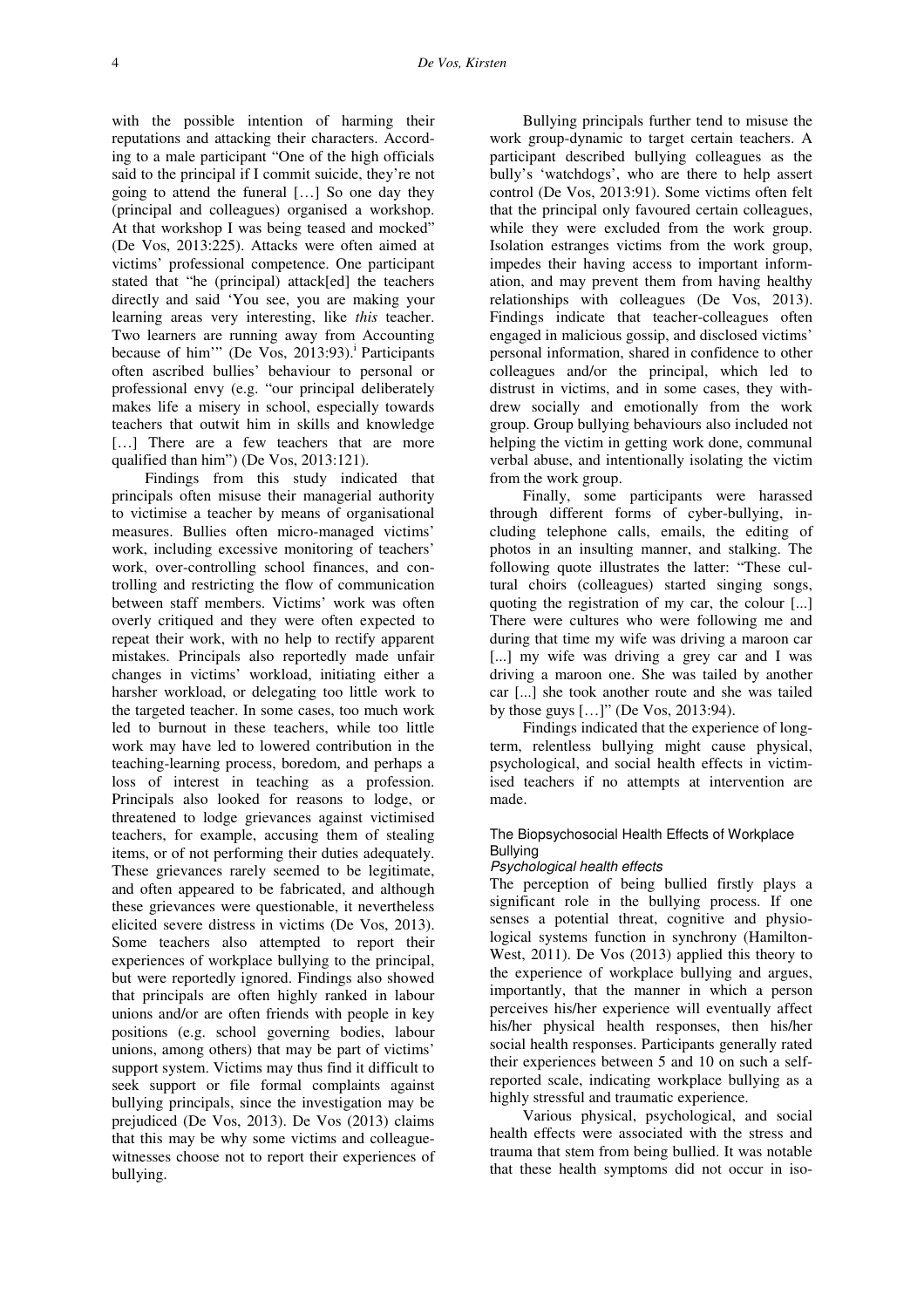lation, but may form part of the health symptoms of certain psychiatric conditions (as indicated by the DSM-5 - American Psychiatric Association (APA), 2013), specifically mood and/or anxiety disorders. Their personal health professionals reportedly diagnosed more than half of the participants in this study with some level of depression. Some teachers reported regular sadness and tearfulness. It was also noted that these victimised teachers developed a history of psychopathology due to frequent, longterm workplace bullying experiences (De Vos, 2013).

Certain participants experienced a change in their personalities and reported having a low selfesteem, low self-confidence, and feelings of worthlessness, which were uncommon for them prior to their experiences. One participant, for example, expressed herself as being a faceless zombie, living without meaning. Participants also displayed a sense of helplessness, possibly owing to the inability to control the outcomes of their experiences and philosophised about the meaning of life, often questioning their religion (e.g. "So you start wondering is God allowing people to do this? Is God allowing people to hate me like this?") (De Vos, 2013:109). Victims questioned the reason for their experiences and their role in life, which reflects a degree of existential crisis in their lives. Finally, some participants did not find solutions for their experiences, and considered taking their own lives, or in extreme cases, have actually attempted suicide.

De Vos (2013) noted that participants who were harassed reported having the following symptoms that may be indicative of PTSD, as indicated by the DSM-5 (APA, 2013): physical symptoms of anxiety when hearing any noise in general, as well as in circumstances where it was perceived that the bully engaged in harassing behaviours (e.g. "when somebody knocks at the door, I could feel the sound around the left and right behind my eyes … even the dogs – when they were barking I could feel my heart was beating fast" [*sic*]) (De Vos, 2013:113); avoidance behaviour and fearing the exposure to bullying (e.g. "whilst in school I kept to myself for many reasons … I did not want to get into any altercation with the principal" (De Vos, 2013:107); and feelings of anger (e.g. "I feel I can't control my temper") (De Vos, 2013:244). It was, however, noted that some of the participants, who reported symptoms related to PTSD, also had other traumatic life experiences not related to workplace bullying (e.g. rape, house robberies and hijacking), which might have been the initial cause of symptoms of PTSD, where workplace bullying may have served to compound existing trauma (De Vos, 2013).

The study further revealed that some participants were obliged to take prescribed me-

dicine, to be hospitalised, and to take long periods of sick leave to recover from the psychological health effects they underwent. Findings also revealed that prescribed medication was also often abused, and used as a temporary solution to cope by individual teachers, who were in some cases distributed among the work group.

## Physical health effects

Psychological health symptoms were accompanied by an array of physical health symptoms, mainly associated with severe stress and trauma (De Vos, 2013). These physical health symptoms included difficulty falling asleep and experiencing a lack of sleep, nightmares, a lack of rest, fatigue, headaches, sexual problems, weight gain, musculoskeletal pains, gastro-intestinal problems, as well as cardiovascular-related problems, such as hypertension and a rapid heartbeat. It was also noted that some of these health effects might be indicative of situational panic attacks (e.g. "*my hartklop versnel, ek voel soms naar en raak gewoonlik aan die bewe, voel dikwels duiselig en totaal ontoereikend as ek in haar (skoolhoof) teenwoordigheid is*" [my heart starts beating faster, sometimes I begin to tremble, frequently feel lightheaded and inadequate when I am in her [principal's] presence]) (De Vos,  $2013:99$ .<sup>ii</sup> An isolated case of Fibromyalgia was also reported (e.g. "...*ek* [*was*] *gediagnoseer met Endogene Depressie, Fibromialgie*..." [I was diagnosed with Endogenous Depression, Fibromyalgia...] (De Vos, 2013:101).<sup>ii</sup>

## Social health effects

Workplace bullying especially affected victimised teachers' professional and social relationships (De Vos, 2013). Victims withdrew from professional relationships, mostly due to feelings of exclusion and distrust, and/or efforts to avoid the bully and/or potential bullying situations (e.g. "...I withdrew myself [*sic*] and started to plan the polite way of leaving") (De Vos, 2013:251). Participants also reported the ripple effects of their health experiences on their children and marital health. The experience of bullying elicited uncharacteristic anger in victims that was, in some cases, projected onto children (e.g. "my son has suffered terribly [...] I became really, really, really short-tempered [...] I'll lose my temper really easy to the point that I was feeling I was being abusive to my own child") (De Vos, 2013:252). Some victims' relationships with partners or spouses were also affected (e.g. "there came a stage when our relationship was estranged") (De Vos, 2013:115). However, it was noted that those participants who had a sense of familial social support, did not experience severe health effects, when compared to those participants who felt that their family did not support them (De Vos, 2013).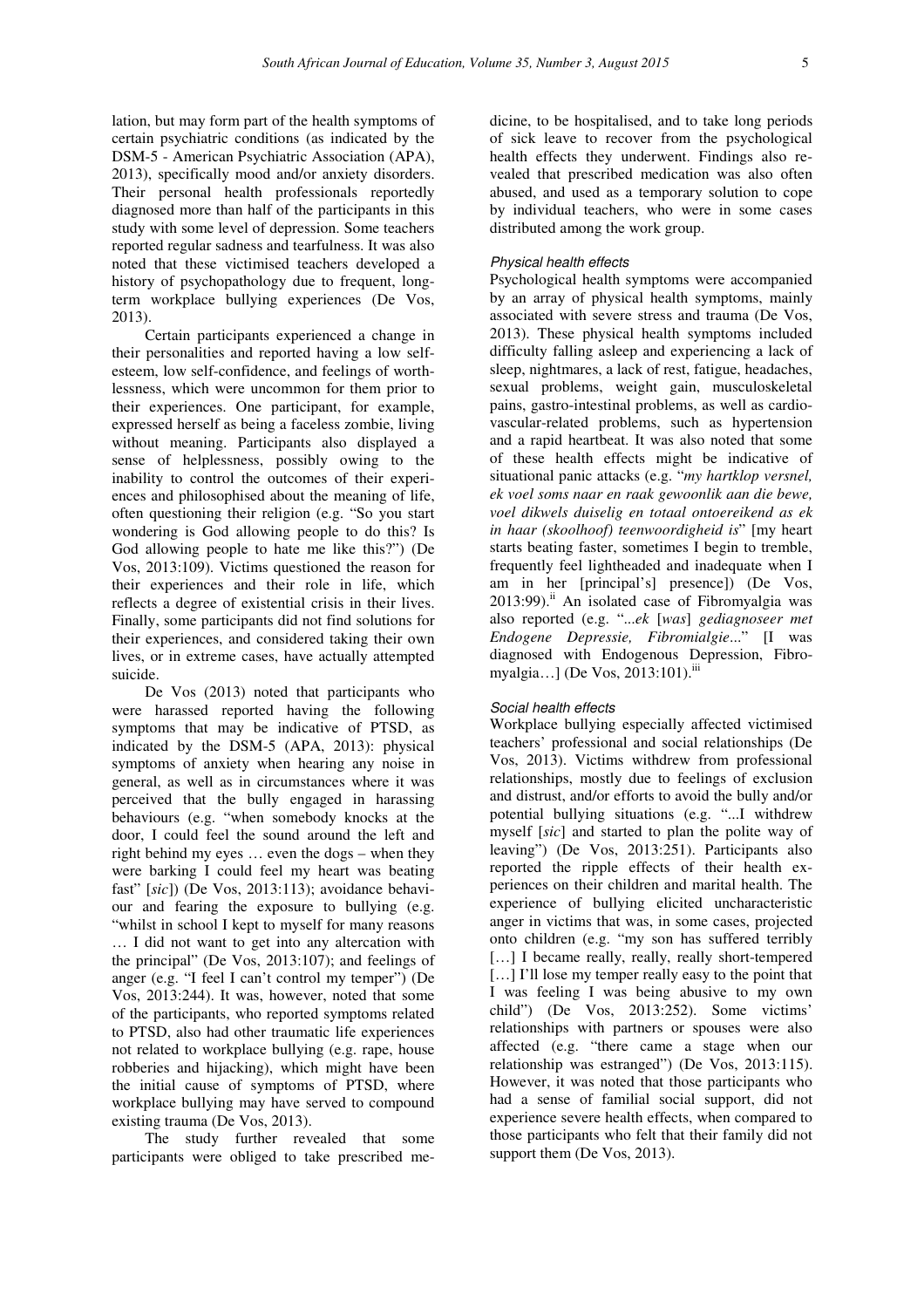### **Discussion**

Findings support Leymann's (1990, 1996) theory that most cases of bullying seem to start with refined conflicts, and if no intervention occurs, bullying behaviours tend to intensify, and victims may experience diverse, interrelated physical, psychological and social health effects, and are finally forced from the workplace. The findings of this study indicated that in most cases principals are the perpetrators of workplace bullying, and are occasionally supported by teacher-colleagues. A similar situation is also depicted by an international Zogby-survey conducted in 2007, in which Namie, G and Namie, R (2009) reported that 10% of workplace bullies are subordinates, 18% are colleagues, and 72% are organisational managers. Duffy and Sperry (2007) claim that it is not unusual for behaviour in a bully-prone work environment to start with managers and move down the hierarchy of the organisation. Aggressive employees rarely bully without being assisted by someone else (Namie, G & Lutgen-Sandvik, 2010).

Psychological bullying occurred in most cases, while only isolated cases of physical assault were reported. In contrast to Shepherd (1994, cited in Linsley, 2006), isolated incidences of physical bullying occurred before severe psychological bullying. Bullies' behaviour was often perceived as work or personal envy (see Peyton, 2003). Victims' competence is one of the numerous characteristics that bullies cannot bear, and therefore, they want to get rid of their victim (Workplace Bullying Institute (WBI), 2011). The bullying behaviours reported in this study are similar to or fit the different categories of bullying identified by Rayner and Hoel (1997), which were also applied in a survey conducted by Quine (1999). Verbal abuse was mostly reported in the study, while physical violence occurred in isolated cases (compare the behaviours in the category of *threat to personal standing*) (see Quine, 1999; Rayner & Hoel, 1997). Principals' bullying behaviour is often characteristic of an autocratic leadership style – specifically their micro-management (see Peyton, 2003) of teachers' work. Victimised teachers' work was reportedly unjustifiably critiqued, where they were often unduly pressurised due to a higher workload, or alternatively, they were given meaningless tasks or less work than they were able to manage without it being conferred with them. These behaviours may be similar to or may respectively fit the categories of *threat to professional status*, *overwork* and *destabilisation* (see Quine, 1999; Rayner & Hoel, 1997). Victimised teachers often felt that managers favoured certain colleagues (*favouritism* is also a bullying behaviour identified by Beale, 2001), while they felt isolated from the work group (may fit the behaviours in the category of *isolation*) (see Quine, 1999; Rayner & Hoel, 1997).

The findings in the study indicated that repeated, long-term bullying may elicit various physical, psychological, and social health effects in victims, which do not function independently, but form a complex interactive system where each is continuously affected by the other (De Vos, 2013). The latter is consistent with Engel's (1977) biopsychosocial model. Bullying exists when one is exposed to various intimidating behaviours that lead to a sense of being bullied or harassed (Quine, 2001). Participants mostly experienced depression (e.g. Kivimäki, Virtanen, Vartia, Elovainio, Vahtera & Keltikangas-Järvinen, 2003; Namie, G & Namie, R 2009; Quine, 2001), and some victims showed symptoms of PTSD (e.g. Leymann & Gustafsson, 1996; Matthiesen & Einarsen, 2004; Namie, G & Namie, R 2009). Mikkelsen and Einarsen (2002) have however noted that other distressing life events besides bullying may also play a role in some victims' symptoms of PTSD. Panic attacks (e.g. Blase & Blase, 2006; Namie, G & Namie, R 2009) were also reported in isolated cases. Crying (Blase et al., 2008), as well as extensive sadness and self-blame (De Wet, C 2010a) were also reported, and may be considered symptoms of depression. Namie, G and Namie, RF (2011) particularly found in their research that almost every victim experienced severe anxiety and nearly 40% of their participant group were troubled by clinical depression. The abuse of substances (e.g. Blase & Blase, 2006; Namie, G & Namie, R 2009; Sloan, Matyók, Schmitz & Lester Short, 2010), specifically prescribed medication, was in some cases necessary to deal with psychological health effects. Some victims questioned the reason for their experiences and even their faith in religion, which is akin to experiencing an existential crisis. The quality of victims' relationships is aggrieved, as they lose their "sense of self", become deep in thought, and put questions forward such as "'Why me? What's wrong with me?'" (Randall, 2001:7-8). In isolated cases, victims considered or attempted suicide (e.g. Leymann, 1996; Soares, 2012).

This study further indicated that psychological stress and trauma may elicit various physical health symptoms, which is also supported by literature, including various types of sleeping problems (e.g. De Wet, C 2010a, 2010b; De Wet, NC 2011; Sloan et al., 2010), and related symptoms, such as nightmares, not getting enough rest, and fatigue (e.g. Blase & Blase, 2006), headaches, menstrual problems, weight fluctuations (specifically weight gain) (e.g. Namie, G & Namie, R 2009), body pains (e.g. Hallberg & Strandmark, 2006), symptoms possibly signifying gastrointestinal problems/disorders (e.g. Hallberg & Strandmark, 2006; Namie, G & Namie, R 2009; Sloan et al., 2010), hypertension (e.g. Hallberg & Strandmark, 2006;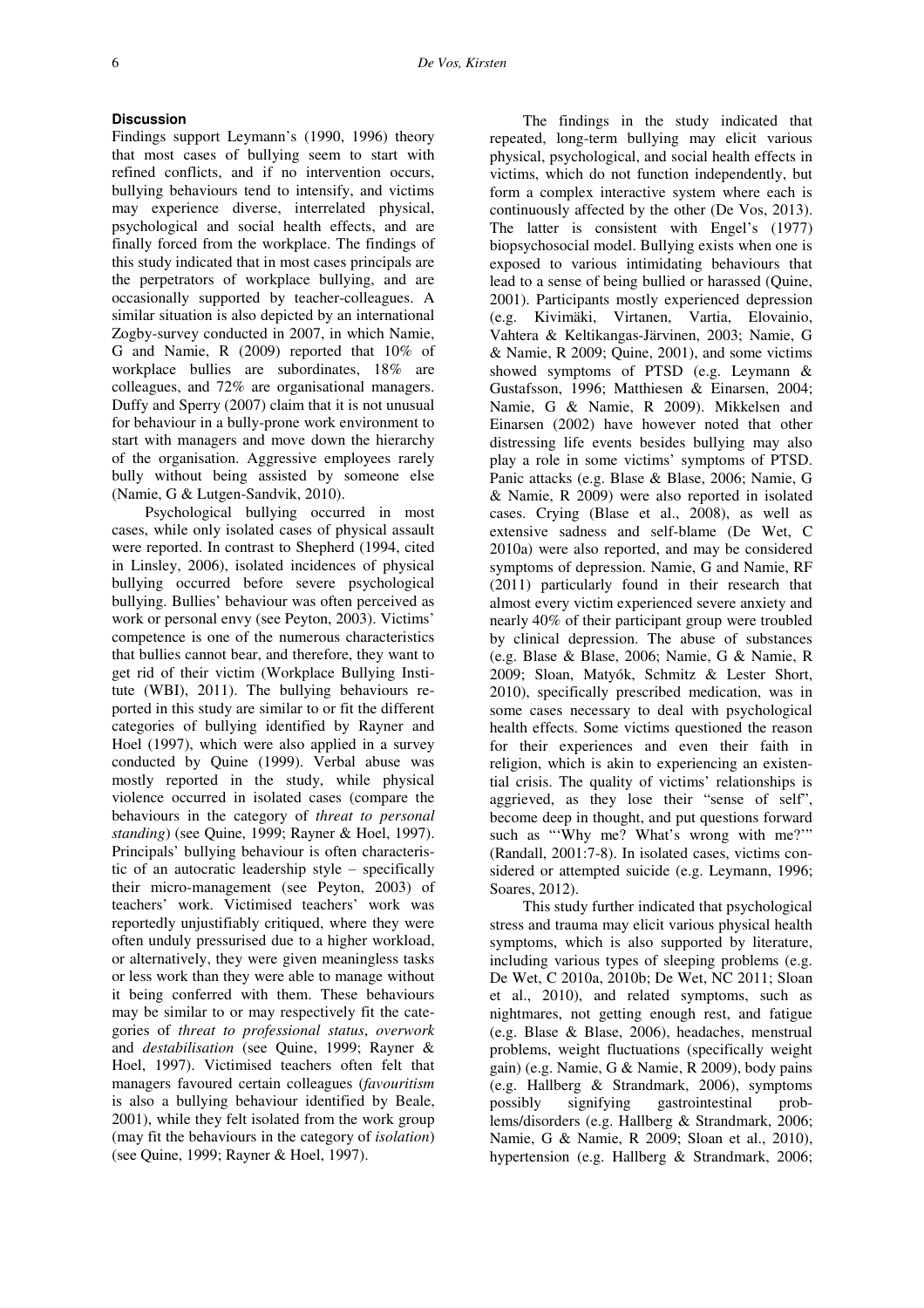Namie, G & Namie, R 2009), and arrhythmia (e.g. Blase & Blase, 2006).

Victims' social lives and relationships were significantly affected. Some victims decided to withdraw from relationships with colleagues, due to feelings of distrust. Victims sometimes perceive silence on behalf of witnesses as involvement in the bullying process and can hold them responsible for being part of the problem (Rayner, Hoel & Cooper, 2002). This may lead to a separation of the work group as victims may choose to withdraw from professional relations (De Vos, 2013). Victims' stress also has an effect on their children and spouses through displaced anger (Namie, G & Namie, RF 2011). Marital life may further be affected on many levels, especially when it comes to communication, intimacy and sex, showing of affection, work, career, parenting and domestic management (Duffy & Sperry, 2007), where separation and divorce may be common (Namie, G & Namie, RF 2011). This study also found that victims who felt that they were supported did not experience serious health effects (De Vos, 2013), which is supported by the literature. According to Einarsen (2000), social support may decrease the physiological and emotional initiation of victims, which therefore lessens the health effects arising from long-lasting harassment. Also, the nature of social support generally offered to victims may determine how they cope with stressful/traumatic experiences, such as workplace bullying, and whether or not they make use of a social support system. If someone knows that he/she has supportive family and friends before an incident, it can affect whether he/she even reveals his/her experience, much less conferring the effects of the incident (Resick, 2001). However, if someone recognises that his/her family and friends have been unsupportive or even dysfunctional, it may lead him/her to try and manage the situation on his/her own (Resick, 2001). If victims feel unsupported, stress levels may rise and they may isolate themselves even more.

Lastly, bullying is perceived as an indication of organisational dysfunction (Vartia-Väänänen, 2003). Bullied employees may be absent from work either directly by employing an avoidance strategy, or indirectly due to the severe health effects (Hoel & Cooper, 2000). On the other hand, they may be present at work despite having health problems (see Hoel & Cooper, 2000; Namie, G & Namie, RF 2011). This may interfere with the teachinglearning process, therefore hampering teachers in equipping learners with the necessary skills to contribute to the South African emerging economy when entering the workforce.

## **Conclusion**

In this article, findings regarding teachers' experiences of workplace bullying and its effects on their

health were discussed. Engel's (1977) biopsychosocial model was used to make meaning of the health experiences that may stem from the experience of workplace bullying. Victims' perceptions of behaviour may influence what effects these behaviours will have on their health. If a victim perceives behaviour towards him/her as an attack on his/her character and assumes a victim-role, it initially causes psychological stress. Psychological stress may then trigger certain physical health responses. Ultimately, relationships with colleagues and family may be affected. This may have detrimental effects on familial and school health, as well as knock-on effects on the South African economy, since ill teachers and dysfunctional schools may not be able to provide learners with the necessary education and skillset to contribute to economic growth in South Africa after leaving school. It is imperative that research further reports on the personal and organisational causes of workplace bullying, for example research on individuals' personal characteristics and behaviours that might contribute to incidences of workplace bullying or research investigating the role of organisational culture in the occurrence of workplace bullying. One may inversely also conduct research from a positive psychology viewpoint, so as to investigate the nature and characteristics of highly functioning school organisations where workplace bullying is absent.

To conclude, the aim of this article was specifically to report on teachers' experiences of workplace bullying and the health effects that may stem from such experience. A follow up article might suggest various intervention strategies, as suggested by De Vos (2013), which could be derived from this research and applied in practice to prevent, manage and/or recover from workplace bullying. De Vos (2013) proposed strategic intervention activities to address workplace bullying on seven levels in the school setting: the professional, social/community, individual/familial, dyadic, organisational, managerial, and the work group level. Intervention on these levels may bring about socio-economic change and change in schools' work or organisational culture.

### **Notes**

- i. Verbatim quotation was edited for the publication.
- ii. Verbatim quotation was edited for the publication.<br>iii. Verbatim quotation was edited for the publication.
- Verbatim quotation was edited for the publication.

## **References**

- American Psychiatric Association (APA) 2013. *Diagnostic and statistical manual of mental disorders: DSM-5* (5th ed). Arlington, VA: APA.
- Beale D 2001.Monitoring bullying in the workplace. In N Tehrani (ed). *Building a culture of respect: Managing bullying at work.* London: Taylor & Francis.
- Blase J & Blase J 2006. Teachers' perspectives on principal mistreatment. *Teacher Education*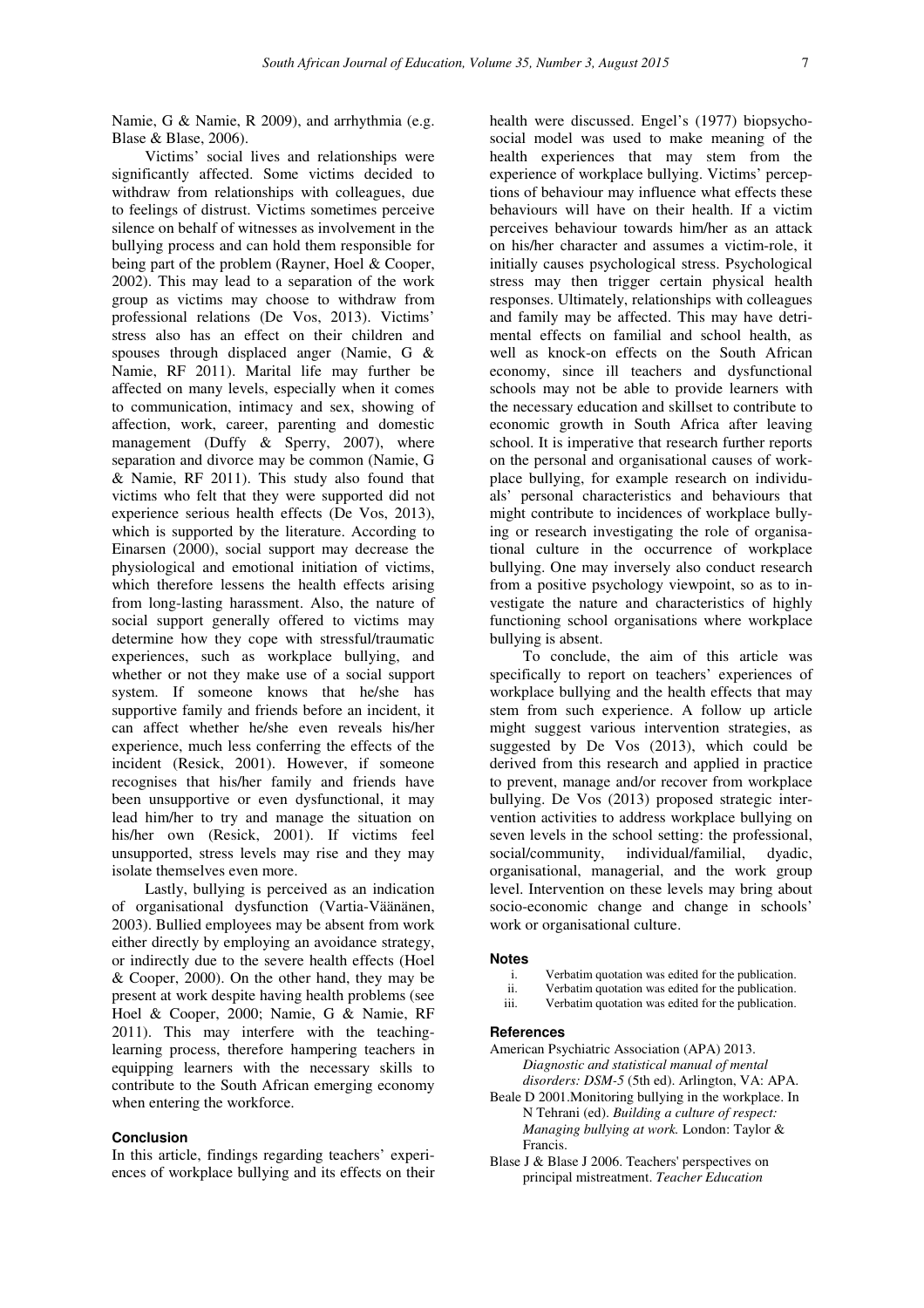*Quarterly*, Fall:123-142. Available at http://teqjournal.org/Back%20Issues/Volume%203 3/VOL33%20PDFS/33\_4/20blase&blase-33\_4.pdf. Accessed 5 November 2012.

- Blase J, Blase J & Du F 2008. The mistreated teacher: a national study. *Journal of Educational Administration*, 46(3):263-301.
- Blase J, Blase J & Du F 2009. Teacher perspectives of school mistreatment: Implications for district level administrators. *AASA Journal of Scholarship & Practice*, 6(1):8-15.
- Caponecchia C & Wyatt A 2011. *Preventing workplace bullying: An evidence-based guide for managers and employees.* East Sussex: Routledge.
- Carbo J & Hughes A 2010. Workplace bullying: Developing a human rights definition from the perspective and experiences of targets. *Working USA: The Journal of Labor & Society*, 13(3):387- 403. doi: 10.1111/j.1743-4580.2010.00297.x
- De Lange D 2008. 80% of public schools dysfunctional report. *ioL news*, 7 April. Available at http://www.iol.co.za/news/south-africa/80-ofpublic-schools-dysfunctional-report-1.395456#.VNmoCGe\_nEY. Accessed 10 February 2015.
- Delport CSL, Fouché CB & Schurink W 2011. Theory and literature in qualitative research. In AS De Vos, H Strydom, CB Fouché & CSL Delport (eds). *Research at grass roots: For the social sciences and human service professions* (4th ed). Pretoria: Van Schaik Publishers.
- De Vos J 2010. Personal characteristics and behaviour of victimised educators and their bullies that contribute to workplace violence. MEd dissertation. Potchefstroom: North-West University.
- De Vos J 2013. Teachers' experiences of workplace bullying and its effects on health: developing a multi-level intervention programme. PhD thesis. Potchefstroom: North-West University. Available at
	- http://dspace.nwu.ac.za/bitstream/handle/10394/86 74/De\_Vos\_J.pdf?sequence=1. Accessed 21 August 2015.
- De Wet C 2010a. The reasons for and the impact of principal-on-teacher bullying on the victims' private and professional lives. *Teaching and Teacher Education*, 26(7):1450-1459. doi: 10.1016/j.tate.2010.05.005
- De Wet C 2010b. Victims of educator-targeted bullying: a qualitative study. *South African Journal of Education*, 30(2):189-201. Available at http://www.sajournalofeducation.co.za/index.php/s aje/article/viewFile/341/197. Accessed 18 August 2015.
- De Wet C 2011. The professional lives of teacher victims of workplace bullying: A narrative analysis. *Perspectives in Education*, 29(4):66-77.
- De Wet C & Jacobs L 2013. South African teachers' exposure to workplace bullying. *The Journal for Transdisciplinary Research in Southern Africa*, 9(3):446-464. Available at http://dspace.nwu.ac.za/bitstream/handle/10394/10 139/06%20De%20Wet%20and%20Jacobs.pdf?seq

uence=1. Accessed 18 August 2015.

De Wet NC 2010. School principals' bullying behaviour. *Acta Criminologica*, 23(1):96-117.

- De Wet NC 2011. Educator-on-educator workplace bullying: A phenomenological study. *Africa Education Review*, 8(3):450-466. doi: 10.1080/18146627.2011.618654
- Duffy M & Sperry L 2007. Workplace mobbing: Individual and family health consequences. *The Family Journal*, 15(4):398-404. doi: 10.1177/1066480707305069
- Einarsen S 2000. Harassment and bullying at work: A review of the scandinavian approach. *Aggression and Violent Behavior*, 5(4):379-401. doi: 10.1016/S1359-1789(98)00043-3
- Engel GL 1977. The need for a new medical model: a challenge for biomedicine. *Science*, 196(4286):129-136. doi: 10.1126/science.847460
- Hallberg LRM & Strandmark MK 2006. Health consequences of workplace bullying: experiences from the perspective of employees in the public service sector. *International Journal of Qualitative Studies on Health and Well-being*, 1(2):109-119.
- Hamilton-West K 2011. *Psychobiological processes in health and illness*. London: Sage.
- Health Professions Council of South Africa (HPCSA) 2006. Health Professions Act of 1974: Ethical rules of conduct for practitioners registered under the Health Professions Act, 1974. Government Notice R717. *Government Gazette,* 29079 (4 August). Available at http://www.hpcsa.co.za/downloads/ethical\_rules/et
	- hical\_rules\_of\_conduct\_2011.pdf. Accessed 18 August 2015.
- Hoel H & Cooper CL 2000. Working with victims of workplace bullying. In H Kemshall & J Pritchard (eds). *Good practice in working with victims of violence*. London: Jessica Kingsley Publishers Ltd.
- Hoel H & Cooper CL 2001. Origins of bullying: theoretical frameworks for explaining workplace bullying. In N Tehrani (ed). *Building a culture of respect: Managing bullying at work.* London & New York: Taylor & Francis.
- Jordaan WJ & Jordaan JJ 1998. *People in context* (3rd ed). Sandton: Heinemann.
- Kelly K 2006. From encounter to text: Collecting data in qualitative research. In M Terre Blanche, K Durrheim & D Painter (eds). *Research in Practice: Applied methods for the social sciences* (2nd ed). Cape Town: University of Cape Town Press (Pty) Ltd.
- Kirsten GJC, Viljoen CT & Rossouw JP 2005. *Bullying by educational managers with narcissistic personality disorder: a health protection and psycho-legal issue?* Paper presented at the 11th Annual Congress of the Psychological Society of South Africa, Cape Town, South Africa, 20-23 September.
- Kivimäki M, Virtanen M, Vartia M, Elovainio M, Vahtera J & Keltikangas-Järvinen L 2003. Workplace bullying and the risk of cardiovascular disease and depression. *Occupational & Environmental Medicine*, 60(10):779-783. doi: 10.1136/oem.60.10.779
- Leymann H 1990. Mobbing and psychological terror at workplaces. *Violence and Victims*, 5(2):119-126.
- Leymann H 1996. The content and development of mobbing at work. *European Journal of Work and Organizational Psychology*, 5(2):165-184. doi: 10.1080/13594329608414853